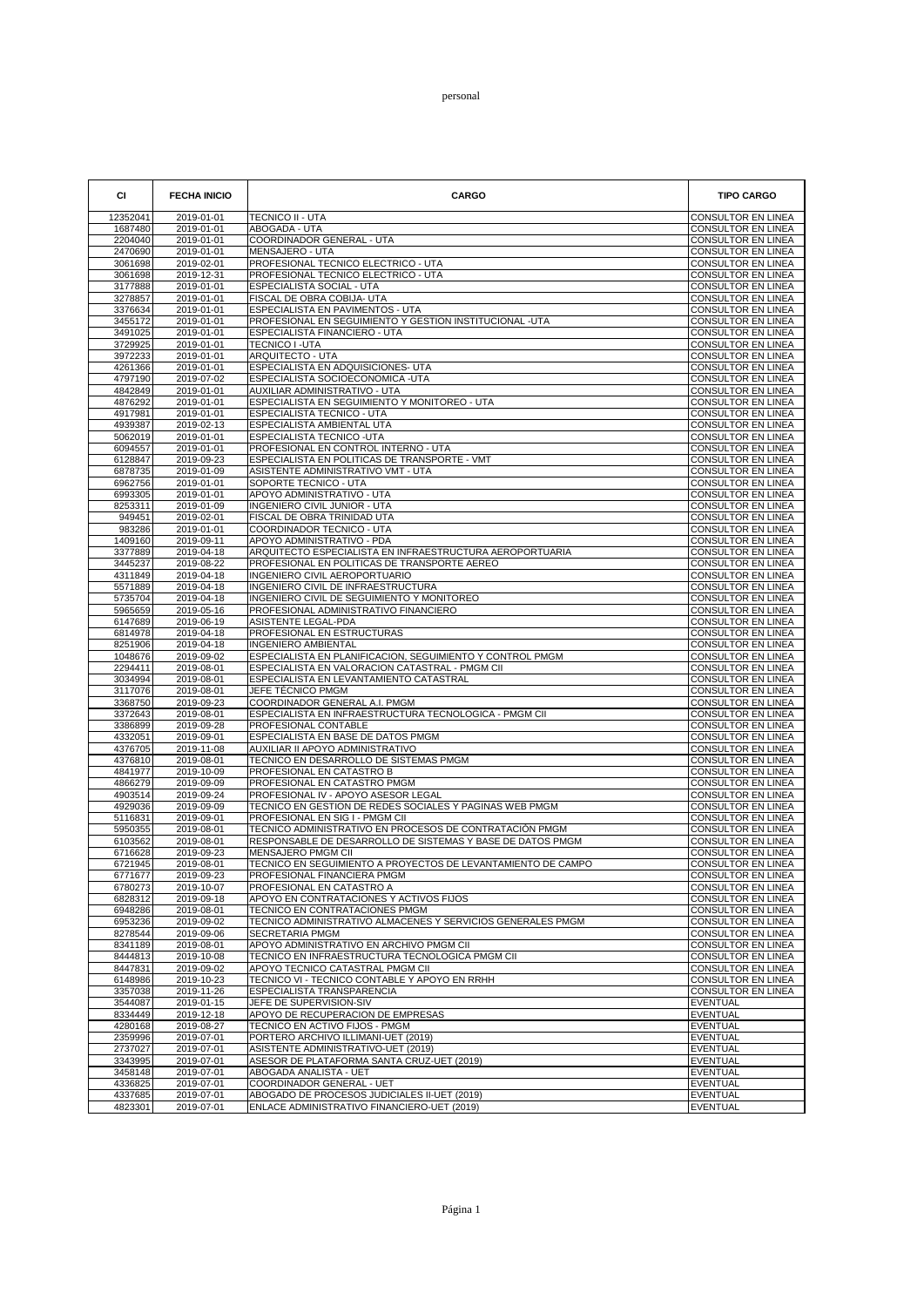| 4881479            | 2019-07-01               | ABOGADO DE SANEAMIENTO-UET (2019)                                 | <b>EVENTUAL</b>             |
|--------------------|--------------------------|-------------------------------------------------------------------|-----------------------------|
| 4900411            | 2019-07-01               | TECNICO DE SISTEMAS-UET (2019)                                    | <b>EVENTUAL</b>             |
| 4905034            | 2019-07-01               | APOYO EN RECONSTRUCCION DOCUMENTAL-UET (2019)                     | <b>EVENTUAL</b>             |
| 4932631            | 2019-07-01               | ABOGADO ADMINISTRATIVO-UET (2019)                                 | <b>EVENTUAL</b>             |
| 5480786            | 2019-07-01               | ASISTENTE DE COORDINACION GENERAL-UET (2019)                      | EVENTUAL                    |
| 5581095            | 2019-07-01               | AUXILIAR DE ARCHIVO-UET (2019)                                    | <b>EVENTUAL</b>             |
| 5743019            | 2019-07-01               | PROFESIONAL EN RECUPERACION DE EMPRESAS-UET (2019)                | EVENTUAL                    |
| 5960526            | 2019-07-01               | SUPERVISOR DE REGISTRO-UET (2019)                                 | <b>EVENTUAL</b>             |
| 6026892            | 2019-07-01               | AUXILIAR DE REGISTRO-UET                                          | <b>EVENTUAL</b>             |
| 6128807            | 2019-04-01               | ABOGADA DE MINUTACION REGIONAL SANTA CRUZ - UET                   | <b>EVENTUAL</b>             |
| 6129683            | 2019-07-01               | TECNICO JURIDICO-UET (2019)                                       | EVENTUAL                    |
| 6724408            | 2019-04-01               | ABOGADO ASESOR-UET (2019)<br>ABOGADO DE PROCESOS JUDICIALES - UET | EVENTUAL                    |
| 6815368<br>6849019 | 2019-07-01<br>2019-07-01 | ASESOR DE TRAMITES Y CONFLICTOS-UET (2019)                        | <b>EVENTUAL</b><br>EVENTUAL |
| 6875950            | 2019-07-01               | AUXILIAR DE REGISTRO II-UET (2019)                                | EVENTUAL                    |
| 6900168            | 2019-07-01               | PROFESIONAL DE CARTERA Y DEVOLUCION DE APORTES-UET (2019)         | EVENTUAL                    |
| 6950946            | 2019-07-01               | TECNICO DE ARCHIVO-UET (2019)                                     | EVENTUAL                    |
| 8402333            | 2019-07-01               | ADMINISTRATIVO-UET (2019)                                         | <b>EVENTUAL</b>             |
| 8411400            | 2019-07-01               | TECNICO DE CONCILIACIONES IFIS-UET (2019)                         | <b>EVENTUAL</b>             |
| 9970835            | 2019-10-21               | PORTERO ARCHIVO EL ALTO-UET (2019)                                | <b>EVENTUAL</b>             |
| 2289457            | 2019-12-03               | COORDINADOR GENERAL DE PLANIFICACION                              | <b>EVENTUAL</b>             |
| 2372166            | 2019-12-13               | ABOGADO RESPONSABLE                                               | <b>EVENTUAL</b>             |
| 3329371            | 2019-01-21               | ABOGADO ADMINISTRATIVO II                                         | <b>EVENTUAL</b>             |
| 4253312            | 2019-01-21               | ADMINISTRATIVO EN ACTIVOS FIJOS                                   | <b>EVENTUAL</b>             |
| 4327530            | 2019-07-05               | ABOGADO DE SANEAMIENTO LEGAL DEL MOPSV                            | EVENTUAL                    |
| 4771075            | 2019-01-21               | TECNICO DE PRESUPUESTOS                                           | <b>EVENTUAL</b>             |
| 4980297            | 2019-01-21               | ABOGADO-DGAJ                                                      | <b>EVENTUAL</b>             |
| 6042218            | 2019-02-05               | TECNICO EN DESARROLLO DE SISTEMAS CON SOFTWARE LIBRE              | <b>EVENTUAL</b>             |
| 6080216            | 2019-03-13               | APOYO TECNICO LEGAL                                               | EVENTUAL                    |
| 6730544            | 2019-01-21               | ADMINISTRATIVO DE CONTABILIDAD                                    | <b>EVENTUAL</b>             |
| 6745815            | 2019-01-21               | APOYO ADMINISTRATIVO                                              | <b>EVENTUAL</b>             |
| 6797352            | 2019-01-15               | AUXILIAR LEGAL DE LA DIRECCION GENERAL DE PLANIFICACION           | EVENTUAL                    |
| 7023554            | 2019-01-21               | ADMINISTRATIVO DE TESORERIA                                       | <b>EVENTUAL</b>             |
| 9179211            | 2019-01-21               | ADMINISTRATIVO DE PASAJES Y VIATICOS                              | EVENTUAL                    |
| 9205513            | 2019-01-21               | ADMINISTRATIVO DE RECURSOS HUMANOS                                | EVENTUAL                    |
| 5956686            | 2019-12-18               | <b>TECNICO HABILITADO</b>                                         | <b>EVENTUAL</b>             |
| 4792433            | 2019-10-30               | TECNICO ADMINISTRATIVO EN ACTIVOS FIJOS                           | EVENTUAL                    |
| 3539792            | 2019-09-17               | PROFESIONAL EN PRESUPUESTOS<br>PROFESIONAL EN FINANZAS            | <b>EVENTUAL</b>             |
| 4920967<br>7039886 | 2019-11-25<br>2019-11-14 | AUXILIAR DE PASAJES Y VIATICOS                                    | EVENTUAL<br>EVENTUAL        |
| 6827045            | 2019-01-21               | SOPORTE TECNICO Y FUNCIONAL                                       | EVENTUAL                    |
| 2142641            | 2019-01-21               | ABOGADO - DGAJ                                                    | EVENTUAL                    |
| 10936997           | 2019-08-20               | APOYO COMUNICACION - UTF 2019                                     | <b>EVENTUAL</b>             |
| 2527611            | 2019-12-13               | ABOGADO - UTF                                                     | <b>EVENTUAL</b>             |
| 2610023            | 2019-12-02               | ENCARGADO DE SEGUIMIENTO DE PROYECTOS FERREOS                     | <b>EVENTUAL</b>             |
| 2785784            | 2019-01-08               | CHOFER I - UTF                                                    | <b>EVENTUAL</b>             |
| 2873657            | 2019-01-08               | JEFE DE CONTROL Y MONITOREO - UTF                                 | <b>EVENTUAL</b>             |
| 2889283            | 2019-01-08               | RESPONSABLE SOCIAL Y COMUNICACION - UTF                           | <b>EVENTUAL</b>             |
| 3154942            | 2019-01-08               | GESTOR SOCIAL (2019) - UTF                                        | <b>EVENTUAL</b>             |
| 3347124            | 2019-01-08               | ENCARGADO LEGAL                                                   | EVENTUAL                    |
| 3501795            | 2019-01-08               | <b>SECRETARIA</b>                                                 | <b>EVENTUAL</b>             |
| 3682113            | 2019-01-08               | CHOFER II - UTF                                                   | <b>EVENTUAL</b>             |
| 3724898            | 2019-01-08               | <b>CHOFER II</b>                                                  | EVENTUAL                    |
| 3725753            | 2019-01-08               | <b>ENCARGADO DE ESTRUCTURAS CIVILES</b>                           | EVENTUAL                    |
| 3731250            | 2019-07-02               | CONTROL DE CALIDAD - UTF 2019                                     | <b>EVENTUAL</b>             |
| 3786472            | 2019-01-08               | RESPONSABLE DE INFORMATICA Y SISTEMAS                             | <b>EVENTUAL</b>             |
| 3786769            | 2019-01-08               | CHOFER II                                                         | EVENTUAL                    |
| 3795825            | 2019-01-08               | INGENIERO ELECTROMECÁNICO (2019) - UTF                            | <b>EVENTUAL</b>             |
| 4265120            | 2019-12-11               | ADMINISTRATIVO FINANCIERO UTF                                     | EVENTUAL                    |
| 4373979            | 2019-01-08               | CHOFER I                                                          | EVENTUAL                    |
| 4382318            | 2019-01-08               | RESPONSABLE DE SEGURIDAD, SALUD OCUPACIONAL Y MEDIO AMBIENTE      | EVENTUAL                    |
| 4422275            | 2019-01-08               | <b>INGENIERO CIVIL</b>                                            | EVENTUAL                    |
| 4446544<br>4456641 | 2019-01-08               | <b>ARQUITECTO</b><br>RESPONSABLE TÉCNICO                          | EVENTUAL<br><b>EVENTUAL</b> |
| 4493757            | 2019-01-08<br>2019-01-08 | JEFE DE FISCALIZACION - UTF                                       | EVENTUAL                    |
| 4536110            | 2019-01-08               | RESPONSABLE DE AREA O TRAMO                                       | <b>EVENTUAL</b>             |
| 4826577            | 2019-04-03               | ENCARGADO DE PLANIFICACION Y SEGUIMIENTO FINANCIERO               | EVENTUAL                    |
| 4844520            | 2019-01-08               | ABOGADO ESPECIALISTA EN PROCESOS PENALES                          | <b>EVENTUAL</b>             |
| 4882770            | 2019-05-02               | APOYO LEGAL - UTF 2019                                            | EVENTUAL                    |
| 5187282            | 2019-01-08               | ENCARGADO DE GESTION DE CALIDAD                                   | EVENTUAL                    |
| 5227865            | 2019-01-08               | CONTADOR GENERAL - UTF                                            | EVENTUAL                    |
| 5280828            | 2019-01-08               | RESPONSABLE DE PRP/LDDV                                           | <b>EVENTUAL</b>             |
| 5289461            | 2019-01-08               | <b>ENCARGADO DE OBRAS HIDRAULICAS</b>                             | <b>EVENTUAL</b>             |
| 5298167            | 2019-01-08               | <b>INSPECTOR DE OBRA</b>                                          | <b>EVENTUAL</b>             |
| 5313681            | 2019-01-08               | APOYO PRP/LDDV                                                    | EVENTUAL                    |
| 5488092            | 2019-01-08               | RESPONSABLE ADMINISTRATIVO FINANCIERO - UTF                       | <b>EVENTUAL</b>             |
| 5535474            | 2019-01-08               | CHOFER I                                                          | <b>EVENTUAL</b>             |
| 5538498            | 2019-01-08               | ENCARGADO DE TOPOGRAFIA                                           | <b>EVENTUAL</b>             |
| 5803633            | 2019-01-08               | <b>INSPECTOR AMBIENTAL - UTF</b>                                  | <b>EVENTUAL</b>             |
| 5903766            | 2019-01-08               | ABOGADO - UTF                                                     | EVENTUAL                    |
|                    |                          |                                                                   |                             |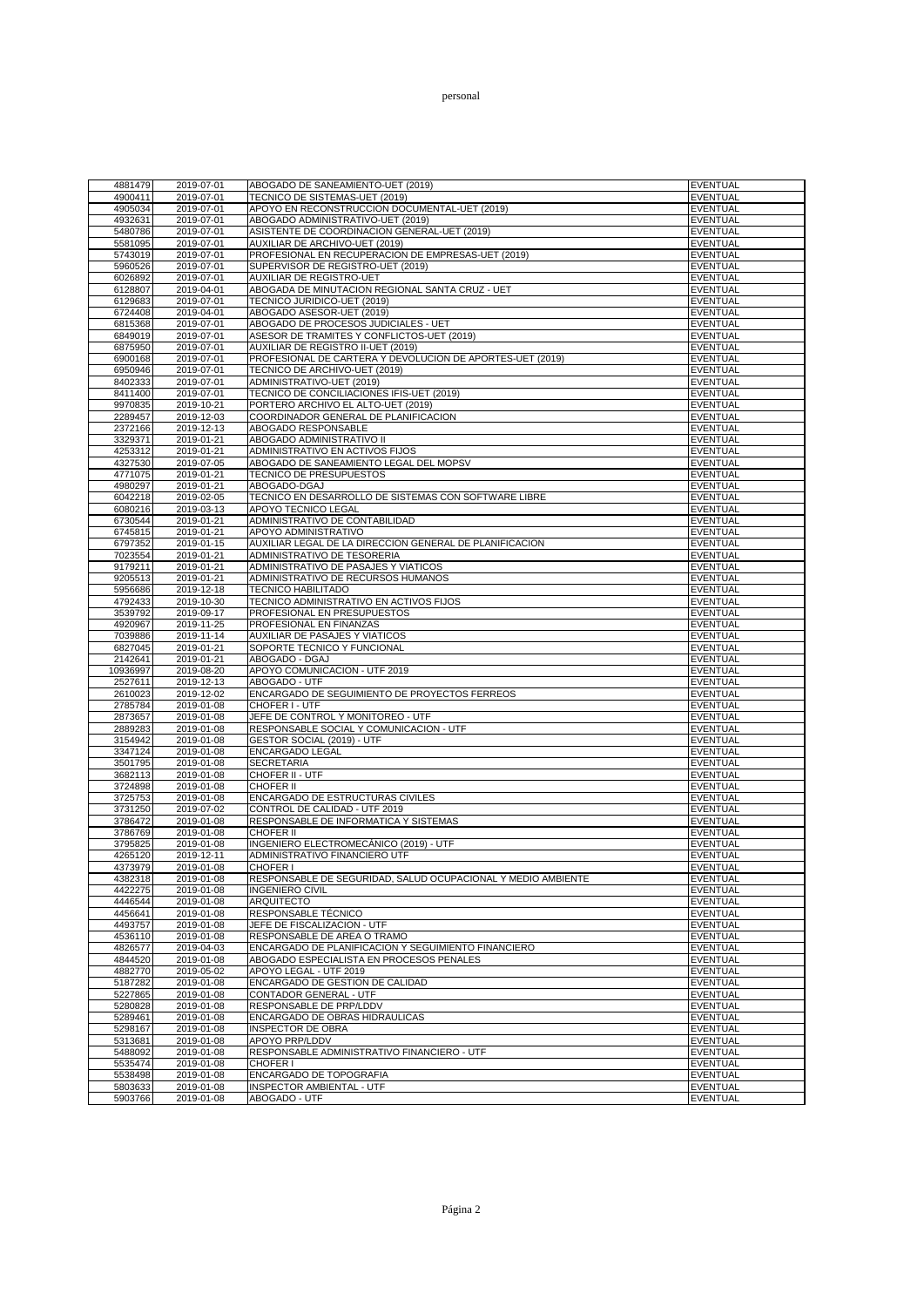| 5906555 | 2019-01-08 | SUPERVISOR DE OBRA TRAMO I                                 | <b>EVENTUAL</b>    |
|---------|------------|------------------------------------------------------------|--------------------|
| 5931462 | 2019-01-08 | ENCARGADO FINANCIERO Y ACTIVOS FIJOS                       | EVENTUAL           |
| 5950579 | 2019-05-02 | ARCHIVISTA - UTF 2019                                      | <b>EVENTUAL</b>    |
| 5963206 |            |                                                            | <b>EVENTUAL</b>    |
|         | 2019-05-02 | TECNICO ADMINISTRATIVO - UTF 2019                          |                    |
| 6140849 | 2019-12-18 | APOYO TECNICO - UTF                                        | <b>EVENTUAL</b>    |
| 6318271 | 2019-01-08 | FISCAL AMBIENTAL - UTF                                     | <b>EVENTUAL</b>    |
| 6374043 | 2019-01-08 | SUPERVISOR DE OBRA TRAMO II                                | <b>EVENTUAL</b>    |
|         |            |                                                            |                    |
| 6407208 | 2019-01-08 | ENCARGADO LEGAL - UTF                                      | <b>EVENTUAL</b>    |
| 6422965 | 2019-01-08 | TECNICO EN SISTEMAS SIG Y PLANIFICACIÓN DE TERRITORIO      | <b>EVENTUAL</b>    |
| 6452862 | 2019-01-08 | ENCARGADO DE RECURSOS HUMANOS Y ALMACENES - UTF            | <b>EVENTUAL</b>    |
| 6465320 | 2019-01-08 | DISEÑADOR GRÁFICO (2019) - UTF                             | <b>EVENTUAL</b>    |
|         |            |                                                            |                    |
| 6482021 | 2019-01-08 | CHOFER I                                                   | <b>EVENTUAL</b>    |
| 6482889 | 2019-01-08 | ENCARGADO DE ARQUITECTURA Y PAISAJISMO                     | <b>EVENTUAL</b>    |
| 6495576 | 2019-01-08 | INSPECTOR DE OBRA JUNIOR - UTF                             | <b>EVENTUAL</b>    |
| 6505324 | 2019-01-08 | RESPONSABLE DE AREA O TRAMO                                | <b>EVENTUAL</b>    |
|         |            |                                                            |                    |
| 6508916 | 2019-01-08 | CHOFER I                                                   | EVENTUAL           |
| 6872522 | 2019-01-08 | <b>APOYO LEGAL - UTF</b>                                   | <b>EVENTUAL</b>    |
| 6953490 | 2019-12-13 | APOYO ADMINISTRATIVO - UTF                                 | <b>EVENTUAL</b>    |
| 7526115 | 2019-01-08 | TECNICO EN DESARROLLO DE SOFTWARE                          | <b>EVENTUAL</b>    |
| 7642955 |            |                                                            | <b>EVENTUAL</b>    |
|         | 2019-01-08 | INGENIERO CIVIL (2019) - UTF                               |                    |
| 7862425 | 2019-01-08 | ENCARGADO DE ESTRUCTURAS CIVILES                           | <b>EVENTUAL</b>    |
| 7929080 | 2019-01-08 | TECNICO EN COMUNICACION (2019) - UTF                       | <b>EVENTUAL</b>    |
| 7973560 | 2019-01-08 | <b>INSPECTOR DE OBRA</b>                                   | <b>EVENTUAL</b>    |
| 7980777 | 2019-01-08 | CHOFER I                                                   | <b>EVENTUAL</b>    |
|         |            |                                                            |                    |
| 7994354 | 2019-01-08 | CHOFER I                                                   | <b>EVENTUAL</b>    |
| 8038247 | 2019-01-08 | INSPECTOR DE SEGURIDAD Y SALUD OCUPACIONAL JUNIOR          | <b>EVENTUAL</b>    |
| 8845671 | 2019-08-20 | TECNICO EN GESTION DE INFORMACION Y DISEÑO GRAFICO         | <b>EVENTUAL</b>    |
| 8853581 | 2019-01-08 | <b>APOYO AMBIENTAL</b>                                     | <b>EVENTUAL</b>    |
|         |            |                                                            |                    |
| 9861932 | 2019-12-17 | <b>GESTOR DE DOCUMENTOS</b>                                | <b>EVENTUAL</b>    |
| 3382161 | 2019-01-21 | APOYO JURIDICO-TECNICO PROREVI                             | <b>EVENTUAL</b>    |
| 4323024 | 2019-01-21 | RESPONSABLE LEGAL NACIONAL - PROREVI                       | <b>EVENTUAL</b>    |
| 4773081 | 2019-01-21 | COORDINADOR GENERAL U.E.PROREVI                            | EVENTUAL           |
|         |            |                                                            |                    |
| 4873222 | 2019-01-21 | LEGAL LA PAZ-PROREVI                                       | <b>EVENTUAL</b>    |
| 6126351 | 2019-12-20 | APOYO JURIDICO I                                           | <b>EVENTUAL</b>    |
| 6167678 | 2019-12-20 | APOYO JURIDICO II                                          | <b>EVENTUAL</b>    |
| 6170295 | 2019-01-21 | TECNICO LA PAZ-PROREVI                                     | <b>EVENTUAL</b>    |
|         |            |                                                            |                    |
| 8321330 | 2019-01-21 | ENCARGADO DE DESARROLLO Y SISTEMAS INFORMATICOS            | <b>EVENTUAL</b>    |
| 9191800 | 2019-01-21 | PLATAFORMA DE ATENCION-PROREVI                             | <b>EVENTUAL</b>    |
| 1908904 | 2019-07-01 | <b>LEGAL BENI-PROREVI</b>                                  | <b>EVENTUAL</b>    |
| 2691832 | 2019-07-01 | LEGAL PANDO-PROREVI                                        | <b>EVENTUAL</b>    |
|         |            |                                                            |                    |
| 3042060 | 2019-07-01 | TECNICO COCHABAMBA-PROREVI                                 | <b>EVENTUAL</b>    |
| 3526714 | 2019-07-01 | TECNICO ORURO-PROREVI                                      | <b>EVENTUAL</b>    |
| 3795126 | 2019-07-01 | TECNICO SANTA CRUZ-PROREVI                                 | <b>EVENTUAL</b>    |
| 3877594 | 2019-12-18 | LEGAL SANTA CRUZ                                           | <b>EVENTUAL</b>    |
|         |            |                                                            |                    |
| 4086062 | 2019-07-01 | TECNICO CHUQUISACA-PROREVI                                 | <b>EVENTUAL</b>    |
| 4882786 | 2019-07-01 | LEGAL COCHABAMBA-PROREVI                                   | <b>EVENTUAL</b>    |
| 5002069 | 2019-07-01 | LEGAL TARIJA-PROREVI                                       | <b>EVENTUAL</b>    |
| 5281803 | 2019-07-01 | TECNICO TARIJA-PROREVI                                     | <b>EVENTUAL</b>    |
|         |            |                                                            |                    |
| 5570880 | 2019-07-01 | LEGAL POTOSI-PROREVI                                       | <b>EVENTUAL</b>    |
| 5819257 | 2019-07-01 | TECNICO POTOSI-PROREVI                                     | <b>EVENTUAL</b>    |
| 7264349 | 2019-12-18 | <b>LEGAL ORURO</b>                                         | <b>EVENTUAL</b>    |
| 3088180 | 2019-01-02 | PROFESIONAL EN CONCILIACIONES DE ACTIVOS FIJOS - ULE       | <b>EVENTUAL</b>    |
| 4020832 |            |                                                            |                    |
|         | 2019-01-02 | RESPONSABLE DE AUDITORIA - ULE                             | <b>EVENTUAL</b>    |
| 4374729 | 2019-01-02 | RESPONSABLE DEL AREA LEGAL - ULE                           | <b>EVENTUAL</b>    |
| 4508792 | 2019-01-02 | <b>LIQUIDADOR - ULE</b>                                    | <b>EVENTUAL</b>    |
| 4959740 | 2019-01-02 | PROFESIONAL EN CONTABILIDAD INTEGRADA - ULE                | <b>EVENTUAL</b>    |
| 6094274 | 2019-01-02 | SECRETARIA - ULE                                           | <b>EVENTUAL</b>    |
|         |            |                                                            |                    |
| 6137654 | 2019-01-02 | TECNICO EN CONCILIACION NACIONAL E INTERNACIONAL - ULE     | <b>EVENTUAL</b>    |
| 7288338 | 2019-01-02 | TECNICO EN ACTIVOS FIJOS Y ADMINISTRATIVO - ULE            | <b>EVENTUAL</b>    |
| 3345694 | 2003-06-01 | SECRETARIA VICEMINISTRO DE TELECOMUNICACIONES              | PERSONAL DE PLANTA |
| 4980929 | 2008-04-28 | CHOFER VICEMINISTRO TELECOMUNICACIONES                     | PERSONAL DE PLANTA |
|         |            |                                                            |                    |
| 3928164 | 2019-11-18 | VICEMINISTRO DE TELECOMUNICACIONES                         | PERSONAL DE PLANTA |
| 2245300 | 2012-06-01 | ENCARGADO AMBIENTAL SECTOR TELECOMUNICACIONES              | PERSONAL DE PLANTA |
| 4807324 | 2012-11-01 | <b>ENCARGADO TV DIGITAL</b>                                | PERSONAL DE PLANTA |
| 3726389 | 2005-02-14 | DIRECTOR GENERAL DE TELECOMUNICACIONIES                    | PERSONAL DE PLANTA |
|         |            | PROFESIONAL TELECOMUNICACIONES                             |                    |
| 1917374 | 2019-12-09 |                                                            | PERSONAL DE PLANTA |
| 4309081 | 2018-05-08 | PROFESIONAL EN TELECOMUNICACIONES                          | PERSONAL DE PLANTA |
| 2694698 | 2014-05-23 | PROFESIONAL EN TELECOMUNICACIONES                          | PERSONAL DE PLANTA |
| 4071191 | 2011-02-04 | UJIER DIRECCIÓN GENERAL DE SERVICIOS EN TELECOMUNICACIONES | PERSONAL DE PLANTA |
| 4803853 | 2019-10-17 | RESPONSABLE DE SERVICIOS EN TELECOMUNICACIONES             | PERSONAL DE PLANTA |
|         |            |                                                            |                    |
| 2765261 | 2018-08-10 | JEFE DE UNIDAD PRONTIS                                     | PERSONAL DE PLANTA |
| 608124  | 2008-01-21 | DIRECTOR GENERAL SERVICIOS EN TELECOMUNICACIONES           | PERSONAL DE PLANTA |
| 4287382 | 2017-08-31 | PROFESIONAL ANALISTA ECONOMICO - FINANCIERO                | PERSONAL DE PLANTA |
| 3355057 | 2019-07-23 | PROFESIONAL FISCALIZADOR 1                                 | PERSONAL DE PLANTA |
|         |            |                                                            |                    |
| 2205003 | 2017-08-31 | ANALISTA DE PROYECTOS PRONTIS                              | PERSONAL DE PLANTA |
| 397470  | 2017-08-31 | ESPECIALISTA EN ELABORACIÓN DE PROYECTOS PRONTIS           | PERSONAL DE PLANTA |
| 3386342 | 2017-08-31 | PROFESIONAL FISCALIZADOR 2                                 | PERSONAL DE PLANTA |
|         |            |                                                            |                    |
| 2520863 | 2017-08-30 | SECRETARIA UNIDAD PRONTIS                                  | PERSONAL DE PLANTA |
| 3474282 | 2019-12-17 | ASESOR LEGAL PRONTIS                                       | PERSONAL DE PLANTA |
| 3479276 | 2016-09-21 | PROFESIONAL ANALISTA DE PROYECTOS 1                        | PERSONAL DE PLANTA |
|         |            |                                                            |                    |

Página 3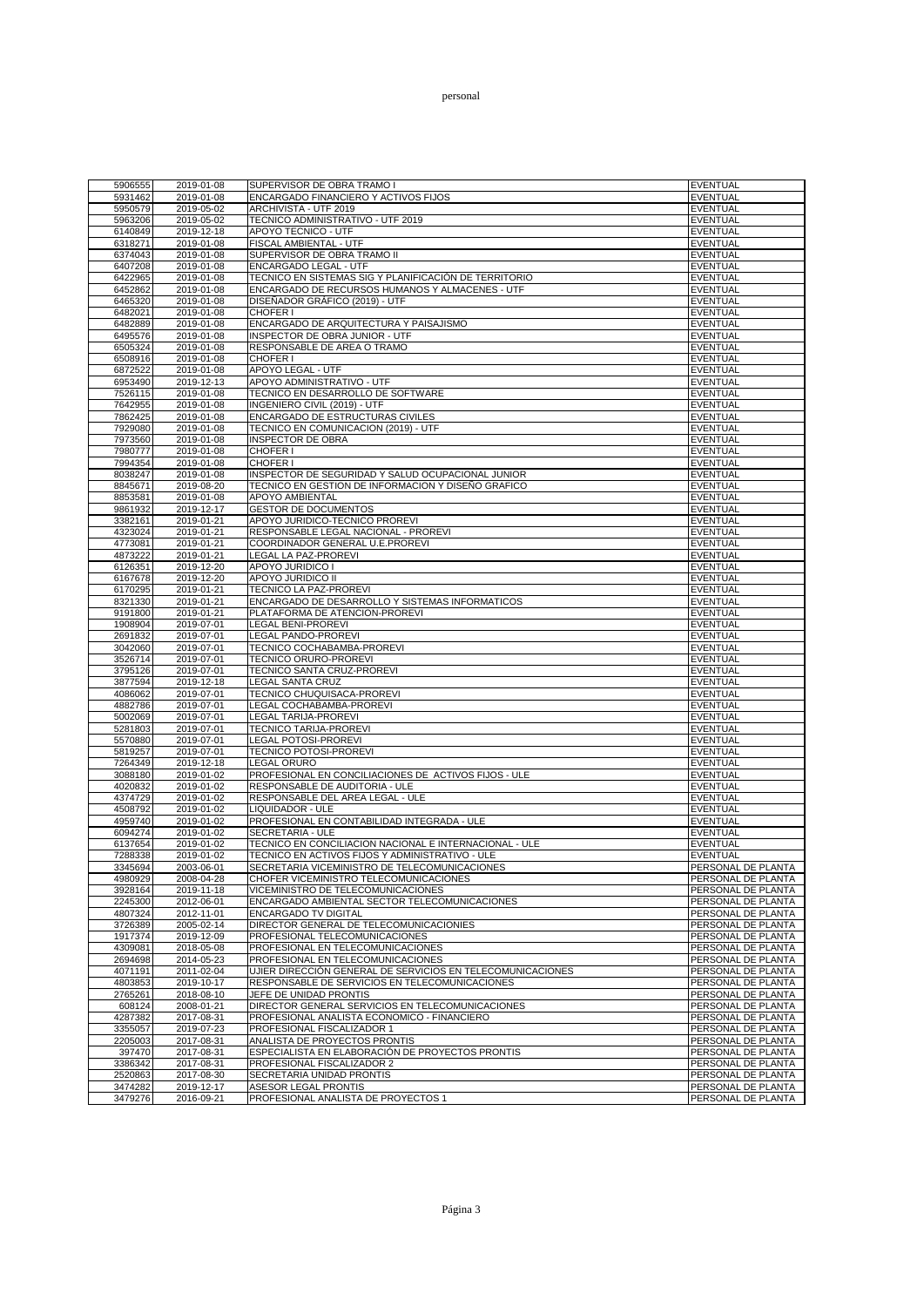## personal

| 8411469            | 2018-08-10               | <b>APOYO TECNICO</b>                                                                        | PERSONAL DE PLANTA                       |
|--------------------|--------------------------|---------------------------------------------------------------------------------------------|------------------------------------------|
| 1435828            | 2017-08-31               | <b>TECNICO PRONTIS</b>                                                                      | PERSONAL DE PLANTA                       |
| 3369559-1P         | 2017-08-31               | PROFESIONAL ANALISTA DE PROYECTO PRONTIS II                                                 | PERSONAL DE PLANTA                       |
| 3569532<br>5187032 | 2017-08-31<br>2018-06-08 | PROFESIONAL ANALISTA DE PROYECTO PRONTIS II<br>PROFESIONAL ANALISTA DE PROYECTO II PRONTIS  | PERSONAL DE PLANTA<br>PERSONAL DE PLANTA |
| 3432277            | 2019-12-13               | PROFESIONAL EN PRESUPUESTOS PRONTIS                                                         | PERSONAL DE PLANTA                       |
| 4760503            | 2018-08-10               | RESPONSABLE POLÍTICAS EN TELECOMUNICACIONES                                                 | PERSONAL DE PLANTA                       |
| 4055895            | 2019-08-01               | ENCARGADO DE SEGUIMIENTO DE PROYECTOS EN TELECOMUNICACIONES                                 | PERSONAL DE PLANTA                       |
| 3760820            | 2019-10-17               | ENCARGADO DE FISCALIZACIÓN TELECOMUNICACIONES                                               | PERSONAL DE PLANTA                       |
| 6121404            | 2011-04-25               | ASISTENTE TELECOMUNICACIONES                                                                | PERSONAL DE PLANTA                       |
| 4951214            | 2019-11-18               | VICEMINISTRO DE TRANSPORTES                                                                 | PERSONAL DE PLANTA                       |
| 4871202<br>2349855 | 2017-10-16<br>2014-09-02 | AUXILIAR DE SERVICIOS A OPERADORES<br>ENCARGADO AMBIENTAL SECTOR TRANSPORTES                | PERSONAL DE PLANTA<br>PERSONAL DE PLANTA |
| 4371343            | 2019-07-01               | SECRETARIA DIRECCIÓN GENERAL DE TRANSPORTE AÉREO                                            | PERSONAL DE PLANTA                       |
| 6136287            | 2019-12-02               | SECRETARIA DIRECCIÓN GENERAL DE TRANSPORTE TERRESTRE, FLUVIAL Y LACUSTRE                    | PERSONAL DE PLANTA                       |
| 2526195            | 2014-08-12               | AUXILIAR DIRECCIÓN GENERAL TRANSPORTE TERRESTRE                                             | PERSONAL DE PLANTA                       |
| 4325613            | 2018-02-19               | ENCARGADO SERVICIO A OPERADORES                                                             | PERSONAL DE PLANTA                       |
| 4535833<br>6550870 | 2015-04-20<br>2018-03-13 | JEFE DE GESTIÓN Y PROYECTOS<br>TECNICO EN GESTION DE PROYECTOS - ADMINISTRATIVO II          | PERSONAL DE PLANTA<br>PERSONAL DE PLANTA |
| 5991685            | 2015-02-13               | PROFESIONAL EN TRANSPORTE AÉREO                                                             | PERSONAL DE PLANTA                       |
| 4314350            | 2009-10-05               | AUXILIAR VICEMINISTERIO VIVIENDA 1                                                          | PERSONAL DE PLANTA                       |
| 3714960            | 2016-01-12               | ENCARGADO INFORMATICO UNIDAD SERVICIO A OPERADORES                                          | PERSONAL DE PLANTA                       |
| 3397192            | 1994-06-01               | TECNICO EN SERVICIOS A OPERADORES                                                           | PERSONAL DE PLANTA                       |
| 2211051            | 2013-01-24               | TÉCNICO EN SERVICIOS A OPERADORES                                                           | PERSONAL DE PLANTA                       |
| 5986465<br>4315022 | 2016-05-17<br>2019-12-11 | TÉCNICO EN SERVICIOS A OPERADORES<br>JEFE DE SERVICIOS A OPERADORES                         | PERSONAL DE PLANTA                       |
| 2295076            | 1983-07-01               | AUXILIAR DE SERVICIOS A OPERADORES                                                          | PERSONAL DE PLANTA<br>PERSONAL DE PLANTA |
| 5998109            | 2018-02-01               | ABOGADO USO                                                                                 | PERSONAL DE PLANTA                       |
| 2699755            | 1988-12-08               | AUXILIAR DE SERVICIOS A OPERADORES                                                          | PERSONAL DE PLANTA                       |
| 3419332            | 2002-08-19               | AUXILIAR DE SERVICIOS A OPERADORES                                                          | PERSONAL DE PLANTA                       |
| 8375587<br>4614174 | 2019-06-04<br>2017-03-09 | AUXILIAR DE SERVICIOS A OPERADORES<br>AUXILIAR DE SERVICIOS A OPERADORES                    | PERSONAL DE PLANTA                       |
| 8364958            | 2013-05-29               | AUXILIAR DE SERVICIOS A OPERADORES                                                          | PERSONAL DE PLANTA<br>PERSONAL DE PLANTA |
| 8794115            | 2018-12-05               | TÉCNICO EN SERVICIOS A OPERADORES                                                           | PERSONAL DE PLANTA                       |
| 4999239            | 2002-09-23               | TÉCNICO EN SERVICIOS A OPERADORES                                                           | PERSONAL DE PLANTA                       |
| 6823207            | 2018-02-19               | AUXILIAR DE SERVICIOS A OPERADORES                                                          | PERSONAL DE PLANTA                       |
| 8440305<br>9867675 | 2018-07-17<br>2018-09-07 | AUXILIAR DE SERVICIOS A OPERADORES<br>AUXILIAR DE SERVICIOS A OPERADORES                    | PERSONAL DE PLANTA<br>PERSONAL DE PLANTA |
| 4894806            | 2018-06-26               | AUXILIAR VICEMINISTERIO DE TRANSPORTES                                                      | PERSONAL DE PLANTA                       |
| 3435773            | 2019-02-15               | CHOFER VICEMIN. DE TRANSPORTES                                                              | PERSONAL DE PLANTA                       |
| 3732980            | 2019-09-12               | ENCARGADO DE PLANIFICACION Y SEGUIMIENTO                                                    | PERSONAL DE PLANTA                       |
| 2452761<br>4998305 | 2018-08-17<br>2008-04-24 | SECRETARIA VICEMINISTRO DE TRANSPORTES<br>ASISTENTE VICEMINISTRO DE TRANSPORTES             | PERSONAL DE PLANTA<br>PERSONAL DE PLANTA |
| 7609784            | 2019-12-10               | AUXILIAR DE TRANSPORTE AÉREO                                                                | PERSONAL DE PLANTA                       |
| 1904965-1C         | 2019-12-13               | ENCARGADO DE FISCALIZACIÓN TRANSPORTES                                                      | PERSONAL DE PLANTA                       |
| 2706535            | 2019-11-25               | RESPONSABLE POLÍTICAS DE TRANSPORTES                                                        | PERSONAL DE PLANTA                       |
| 255184<br>3464353  | 2019-11-25<br>2019-06-05 | DIRECTOR GENERAL DE TRANSPORTE AÉREO<br><b>TECNICO VMVU</b>                                 | PERSONAL DE PLANTA<br>PERSONAL DE PLANTA |
| 1579750            | 2019-11-18               | VICEMINISTRO DE VIVIENDA Y URBANISMO                                                        | PERSONAL DE PLANTA                       |
| 2458115            | 1983-07-01               | SECRETARIA VICEMINISTRO DE VIVIENDA                                                         | PERSONAL DE PLANTA                       |
| 3971552            | 2018-02-02               | <b>RESPONSABLE I</b>                                                                        | PERSONAL DE PLANTA                       |
| 6905115            | 2018-06-01               | TECNICO GEODESTA - TECNICO V                                                                | PERSONAL DE PLANTA                       |
| 4833740<br>4378437 | 2019-12-16<br>2009-08-13 | JEFE POLÍTICAS DE CONSTRUCCIÓN<br>ENCARGADO SEGUIMIENTO VIVIENDA                            | PERSONAL DE PLANTA<br>PERSONAL DE PLANTA |
| 4892424            | 2009-08-21               | <b>TÉCNICO EN CATASTRO</b>                                                                  | PERSONAL DE PLANTA                       |
| 5051456            | 2019-12-16               | JEFE DE UNIDAD EN POLÍTICAS DESARROLLO URBANO                                               | PERSONAL DE PLANTA                       |
| 4904090            | 2018-02-01               | PROFESIONAL EN DESARROLLO URBANO                                                            | PERSONAL DE PLANTA                       |
| 3100176            | 2019-12-18               | RESP.EN SEGUIMIENTO Y DESARROLLO URBANO                                                     | PERSONAL DE PLANTA                       |
| 2057706<br>2497737 | 2018-11-26<br>2008-05-06 | SECRETARIA DIRECCIÓN GENERAL DE ORDENAMIENTO<br>CHÓFER VICEMINISTRO DE VIVIENDA Y URBANISMO | PERSONAL DE PLANTA<br>PERSONAL DE PLANTA |
| 2697635            | 2019-11-25               | VENTANILLA VMVU                                                                             | PERSONAL DE PLANTA                       |
| 3477216            | 2018-04-13               | PROFESIONAL VIVIENDA 1                                                                      | PERSONAL DE PLANTA                       |
| 2605879            | 2019-12-16               | <b>ARQUITECTO</b>                                                                           | PERSONAL DE PLANTA                       |
| 3452211            | 2019-01-23               | PROFESIONAL EN POLITICAS DESARROLLO URBANO                                                  | PERSONAL DE PLANTA                       |
| 4309329<br>3094649 | 2014-03-06<br>2019-11-21 | <b>INGENIERO CIVIL</b><br>DIRECTOR GENERAL DE VIVIENDA Y URBANISMO                          | PERSONAL DE PLANTA<br>PERSONAL DE PLANTA |
| 5942280            | 2017-07-14               | SECRETARIA DIR. GRAL. VIVIENDA                                                              | PERSONAL DE PLANTA                       |
| 2022336            | 2019-11-25               | DIRECTOR GENERAL DE ORDENAMIENTO URBANO                                                     | PERSONAL DE PLANTA                       |
| 3365464            | 2011-06-28               | TÉCNICO DE PROYECTOS DE VIVIENDA                                                            | PERSONAL DE PLANTA                       |
| 3470772            | 2014-05-27               | <b>TÉCNICO VIVIENDA</b><br>SECRETARIA DE DIRECCIÓN GENERAL DE ASUNTOS ADMINISTRATIVOS       | PERSONAL DE PLANTA                       |
| 6091274<br>4760098 | 2016-04-20<br>2019-10-01 | JEFE DE UNIDAD FINANCIERA                                                                   | PERSONAL DE PLANTA<br>PERSONAL DE PLANTA |
| 4306234            | 2019-10-01               | JEFE DE UNIDAD DE RECURSOS HUMANOS                                                          | PERSONAL DE PLANTA                       |
| 2296279            | 1979-02-02               | <b>HABILITADO</b>                                                                           | PERSONAL DE PLANTA                       |
| 8302063            | 2017-06-26               | PROFESIONAL DE RRHH                                                                         | PERSONAL DE PLANTA                       |
| 6953217<br>3417038 | 2016-11-23<br>2003-08-01 | TÉCNICO EN RECURSOS HUMANOS<br>ASISTENTE DE DESPACHO                                        | PERSONAL DE PLANTA<br>PERSONAL DE PLANTA |
| 4881549            | 2019-05-21               | MENSAJERO-TRAMITADOR                                                                        | PERSONAL DE PLANTA                       |
| 2622389            | 2018-03-27               | JEFE DE UNIDAD ADMINISTRATIVA                                                               | PERSONAL DE PLANTA                       |
| 6064953            | 2019-06-19               | ENCARGADO DE CONTRATACIONES                                                                 | PERSONAL DE PLANTA                       |